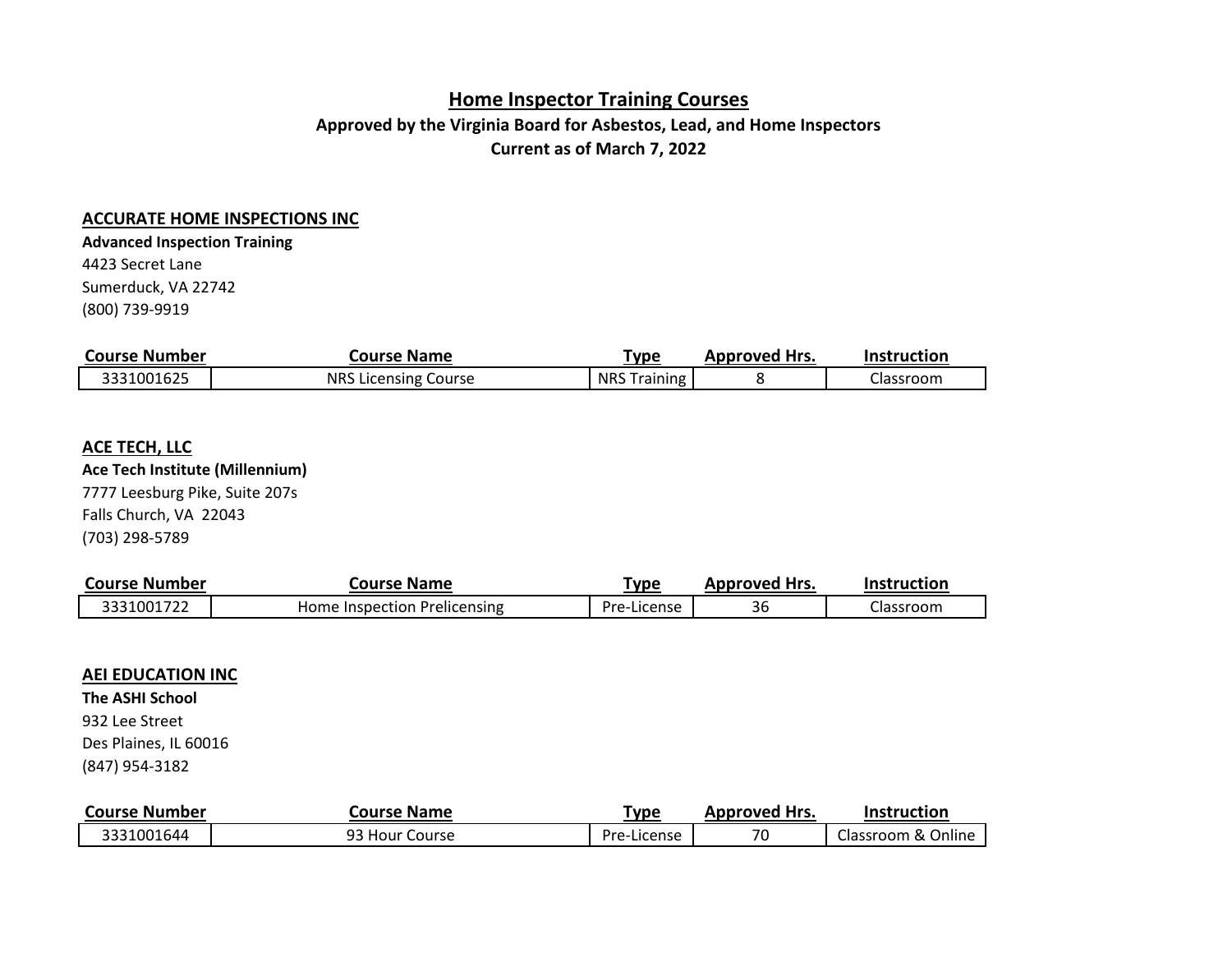| $- - -$<br>ົ<br>. റല<br>. | $\sim$ $\sim$ $\sim$<br>Course<br>. 10 U L<br>--- | ) r c<br><b>CANCA</b><br>. | 70 | ---<br>$\sim$<br>чше.<br>.JSLOU!"<br>ud |
|---------------------------|---------------------------------------------------|----------------------------|----|-----------------------------------------|

### **ALL AMERICAN ASSOCIATION OF HOME INSPECTORS**

Ponte Vedra, FL 32082 (855) 735-2021 822 N A1A Highway, Suite 310

| <b>Course Number</b> | Course Name                  | Type        | <b>Approved Hrs.</b> | Instruction        |
|----------------------|------------------------------|-------------|----------------------|--------------------|
| 3331001676           | Home Inspection Fundamentals | Pre-License | 70                   | Classroom & Online |

#### **AMERICAN HOME INSPECTORS TRAINING**

Brookfield, WI 53045 (800) 441-9411 **Mbition LLC** 18500 W. Corporate Drive, Suite 250

| <b>Course Number</b> | Course Name                                  | 'vpe        | <b>Approved Hrs.</b> | <b>Instruction</b> |
|----------------------|----------------------------------------------|-------------|----------------------|--------------------|
| 3331001636           | Virginia Professional Home Inspection Course | Pre-License | 70                   | Llassroom.         |

### **AMERISPEC LLC**

(901) 597-8504 860 Ridge Lake Boulevard Memphis, TN 38120

| Course Number | Course Name                 | Type        | Approved Hrs. | <b>Instruction</b> |
|---------------|-----------------------------|-------------|---------------|--------------------|
| 3331001629    | Amerispec Technical Academy | Pre-License | 70            | Classroom & Online |

#### **AZTEC HOME INSPECTIONS INC**

**Aztec Home Inspector Training**

130 Westview Street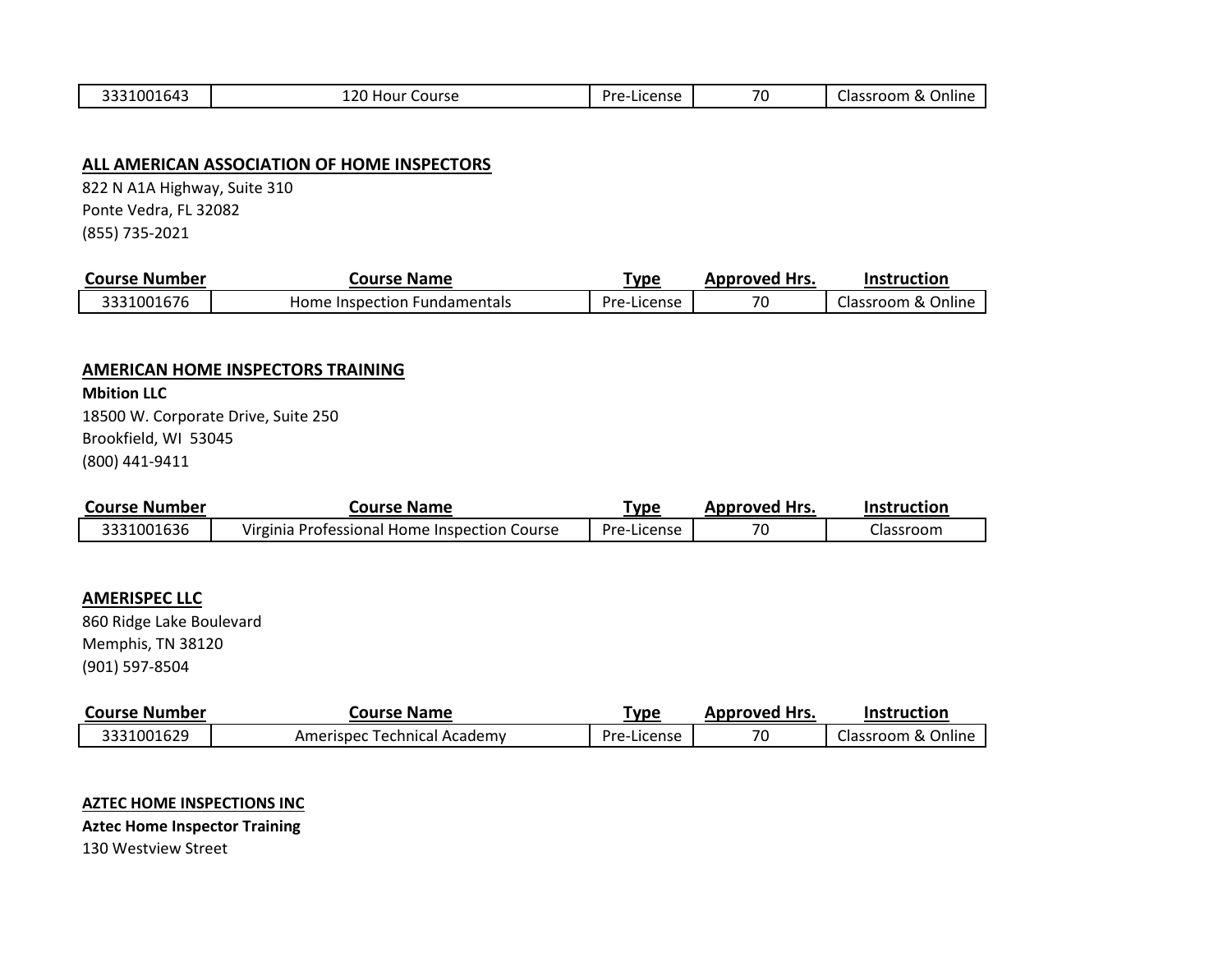Dayton, VA 22821 (540) 209-6965

| <b>Course Number</b> | Course Name               | <u>Type</u>         | <b>Approved Hrs.</b> | Instruction |
|----------------------|---------------------------|---------------------|----------------------|-------------|
| 3331001729           | NRS 4 Hour CPE            | <b>NRS CPE</b>      |                      | Online      |
| 3331001730           | NRS 8 Hour Initial Course | <b>NRS Training</b> |                      | Online      |

#### **BE ONLINE INC**

### **Professional Home Inspection Institute**

1533 NW 2nd Street Madison, SD 57042

(800) 983-6322

| <b>Course Number</b> | <b>Course Name</b>           | ™vpe        | Approved Hrs. | Instruction        |
|----------------------|------------------------------|-------------|---------------|--------------------|
| 3331001633           | Home Inspection Basic Course | Pre-License | 70            | Classroom & Online |

#### **COLLEGE OF SOUTHERN MARYLAND**

(301) 539-4730 8730 Mitchell Road P.O. Box 910 La Plata, MD 20646

| <b>Course Number</b> | Course Name              | 'ype        | <b>Approved Hrs.</b> | <b>Instruction</b> |
|----------------------|--------------------------|-------------|----------------------|--------------------|
| 3331001664           | Home Inspection Training | Pre-License | 70                   | Classroom          |

### **CONTRACTORS INSTITUTE LLC**

5911 W. Broad Street Richmond, VA 23230 (804) 556-5518

## **Course Number Course Name Type Approved Hrs. Instruction**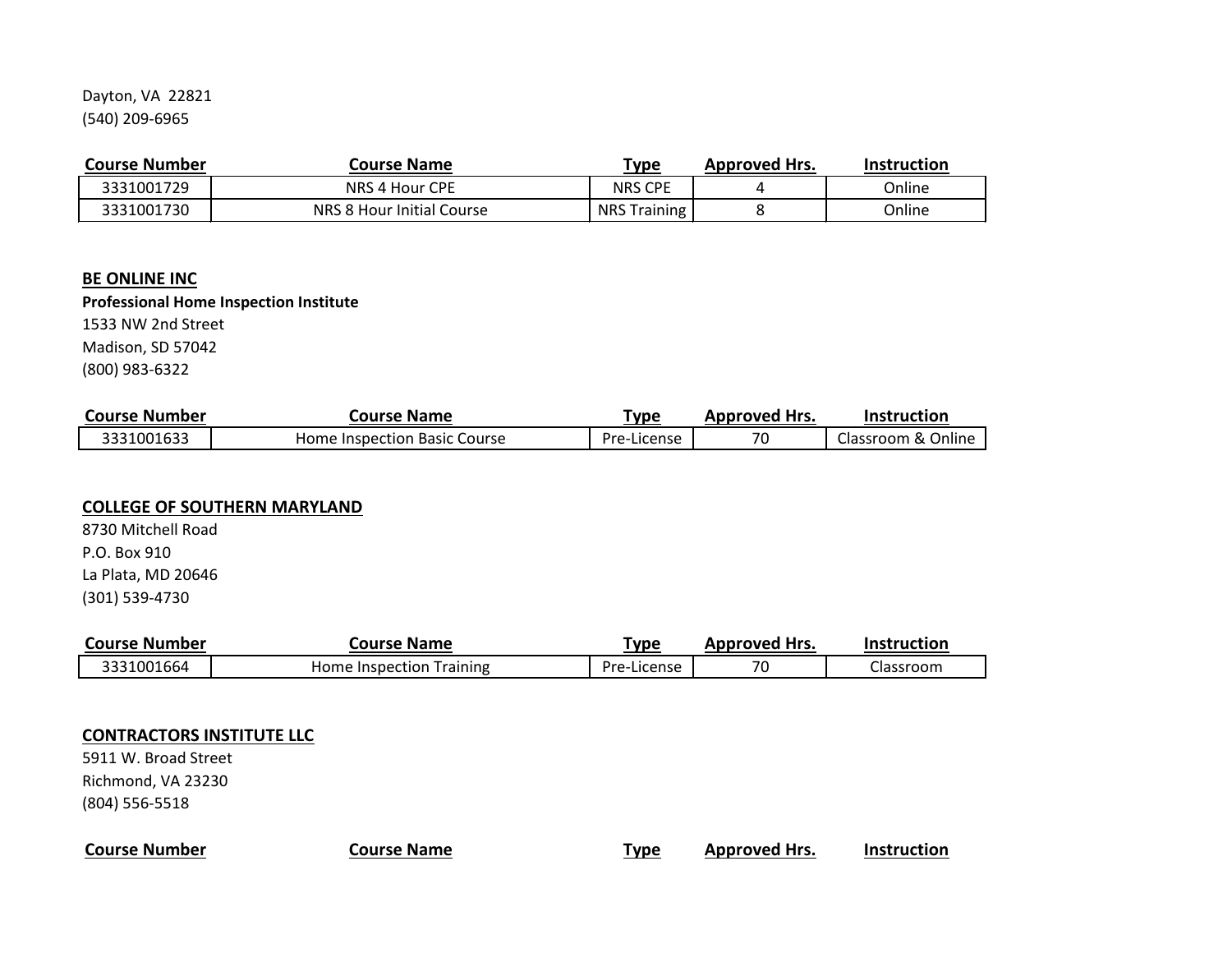| 3331001641 | Virginia Home Inspector NRS Training Module | Pre-License    | Classroom & Online |
|------------|---------------------------------------------|----------------|--------------------|
|            | Virginia Home Inspector                     |                |                    |
| 3331001689 | NRS Continuing Education Training           | <b>NRS CPE</b> | Online             |

## **CRANOR INSPECTION SERVICES LLC**

12330 Point Landing Court Midlothian, VA 23112 (804) 873-8534

| <b>Course Number</b> | <b>Course Name</b>                        | <u>"ype</u>    | <b>Approved Hrs.</b> | <b>Instruction</b> |
|----------------------|-------------------------------------------|----------------|----------------------|--------------------|
| 3331001688           | New Residential Structure CPE             | <b>NRS CPE</b> |                      | Classroom & Online |
| 3331001731           | New Residential Structure Training Module | Pre-License    |                      | Classroom & Online |

## **DONOFRIO ACADEMY, LLC**

21068 Roaming Shores Terrace Ashburn, VA 20147 (703) 980-7376

| <b>Course Number</b> | <b>Course Name</b>                         | <u> Type</u> | Approved Hrs. | Instruction |
|----------------------|--------------------------------------------|--------------|---------------|-------------|
| 3331001679           | Virginia Home Inspector Pre-License Course | Pre-License  | 70            | Classroom   |

### **FAIRFAX COUNTY PUBLIC SCHOOLS**

6815 Edsall Road Springfield, VA 22151 (703) 658-2707 **Adult & Community Education**

| <b>Course Number</b> | <b>Course Name</b>                 | туре        | Approved Hrs. | Instruction |
|----------------------|------------------------------------|-------------|---------------|-------------|
| 3331001657           | Home Inspectors Pre-License Course | Pre-License |               | Llassroom   |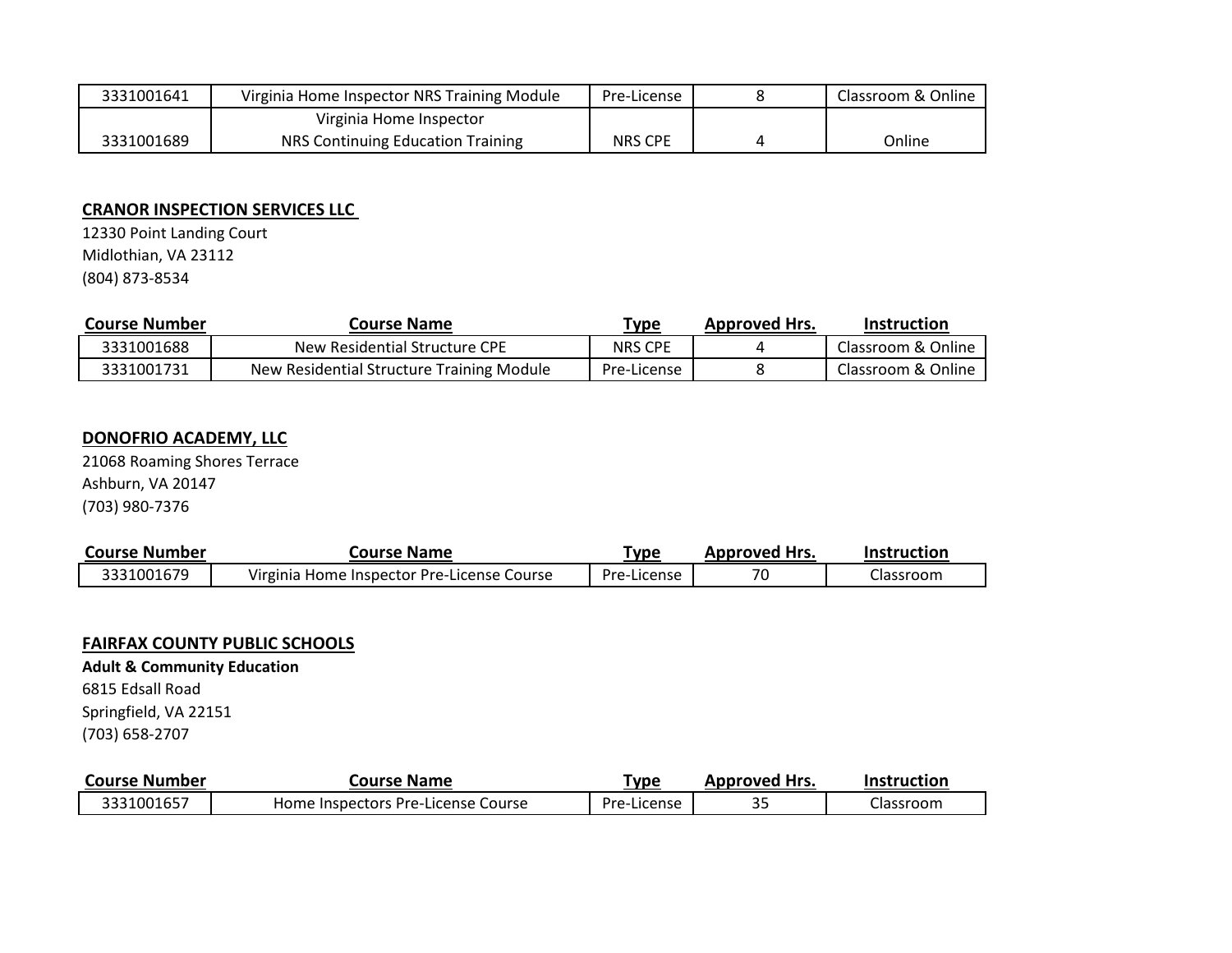#### **HI TRAINING LLC**

**National Institute of Building Inspectors** Somerville, NJ 08876 (888) 281-6424 92 East Main Street, Suite 301

| <b>Course Number</b> | Course Name                        | Type        | <b>Approved Hrs.</b> | <b>Instruction</b> |
|----------------------|------------------------------------|-------------|----------------------|--------------------|
|                      | Virginia Pre-Licensure             |             |                      |                    |
| 3331001637           | Home Inspection Certificate Course | Pre-License | 70                   | Classroom & Online |

#### **HOLLIS BROWN**

## **Home Inspector Training Academy**

Manassas, VA 20111 8002 Maplewood Drive

(703) 468-1400

| Course Number | Course Name                    | 'ype        | Approved Hrs. | Instruction |
|---------------|--------------------------------|-------------|---------------|-------------|
| 3331001651    | How To Become a Home Inspector | Pre-License | 70            | Llassroom   |

## **HOMEAUTHORITY LLC**

(703) 675-5452 507 N. Jefferson Street Arlington, VA 22205

| Course Number | Course Name                           | ™уре              | <b>Approved Hrs.</b> | Instruction |
|---------------|---------------------------------------|-------------------|----------------------|-------------|
| 3331001719    | NRS Continuing Professional Education | CDE<br><b>NRS</b> |                      | Online      |

### **HOMEPRO SERVICES, INC.**

18-A Sycolin Road Leesburg, VA 20175 (703) 560-4663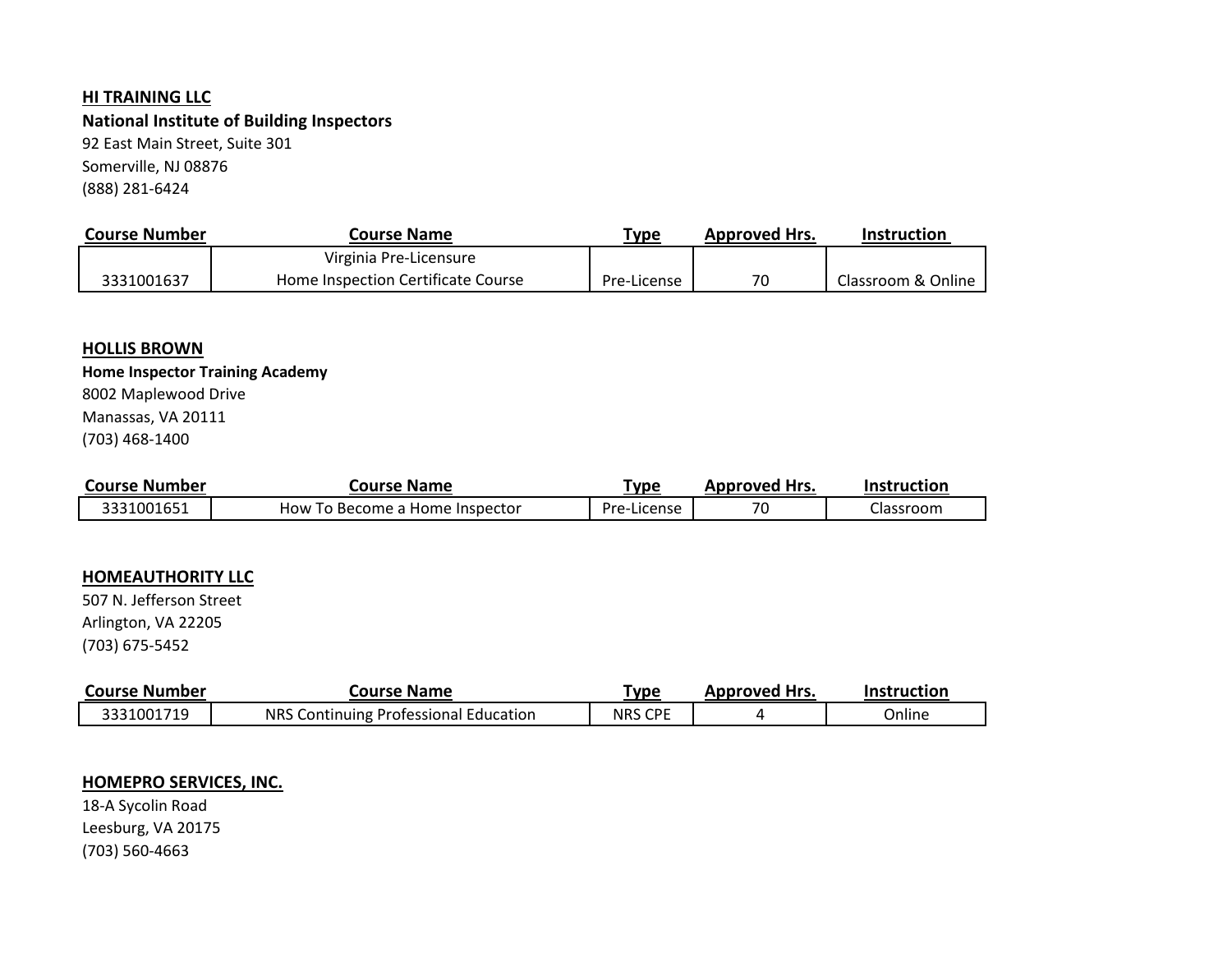| <b>Course Number</b> | <b>Course Name</b>                        | Гуре        | <b>Approved Hrs.</b> | <b>Instruction</b> |
|----------------------|-------------------------------------------|-------------|----------------------|--------------------|
| 3331001675           | Home Inspector Training Technical Level I | Pre-License | 70                   | Classroom          |

#### **INSPECTION CERTIFICATION ASSOCIATES**

**ICA** 332 Michigan Ave, Suite 1032-C286 Chicago, IL 60604 (888) 374-4096

| <b>Course Number</b> | Course Name                              | <u>Type</u> | <b>Approved Hrs.</b> | <b>Instruction</b> |
|----------------------|------------------------------------------|-------------|----------------------|--------------------|
| 3331001672           | 70 hour Home Inspection Classroom Course | Pre-License | 70                   | Classroom          |
| 3331001671           | 70 hour Home Inspection Hybrid Course    | Pre-License | 70                   | Classroom & Online |

## **INSPECTION CONSULTANTS LLC**

156 Strawberry Plains Road, Suite C2 Williamsburg, VA 23188 (757) 564-4454

| <b>Course Number</b> | Course Name                             | <u>"ype</u>         | <b>Approved Hrs.</b> | Instruction        |
|----------------------|-----------------------------------------|---------------------|----------------------|--------------------|
| 3331001649           | NRS Training Module for Home Inspectors | <b>NRS Training</b> |                      | Classroom & Online |
| 3331001678           | <b>NRS CPE</b>                          | <b>NRS CPE</b>      |                      | Classroom & Online |

#### **INTERNATIONAL ASSOCIATION OF CERTIFIED HOME INSPECTORS**

**InterNACHI** 4635 Nautilus Court S., Suite C Boulder, CO 80301 (720) 735-7125

| <b>Course Number</b> | Course Name                           | <u>'ype</u>      | <b>Approved Hrs.</b> | <b>Instruction</b> |
|----------------------|---------------------------------------|------------------|----------------------|--------------------|
| 3331001632           | Virginia 35 Hour Pre-Licensing Course | Pre-L<br>License | <u>ິດ ຕ</u><br>35    | Llassroom          |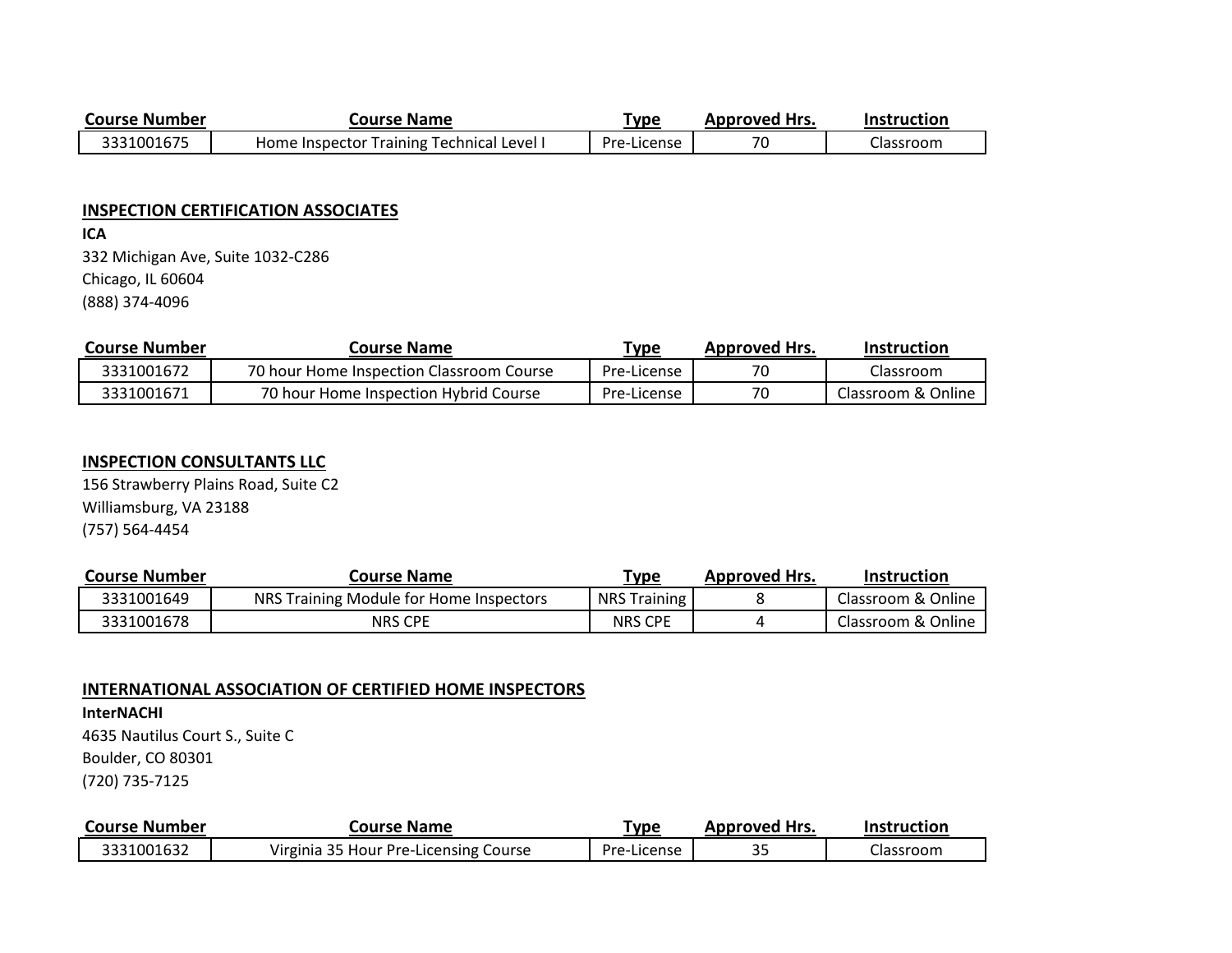### **KENNETH CALVIN HART JR**

**K.C. HART & CO.** 1601 Dendron Drive Virginia Beach, VA 23451 (757) 406-9317

| <b>Course Number</b> | Course Name                         | т <sub>уре</sub> | <b>Approved Hrs.</b> | Instruction        |
|----------------------|-------------------------------------|------------------|----------------------|--------------------|
| 3331001634           | Virginia 035 Pre-Licensing Training | Pre-License      | 35                   | Classroom & Online |
| 3331001656           | Virginia Pre-Licensing Training     | Pre-License      | 70                   | Classroom & Online |

### **NATIONAL PROPERTY INSPECTIONS INC**

9375 Burt Street, Suite 201 Omaha, NE 68114 (800) 333-9807

| <b>Course Number</b> | <b>Course Name</b>                                                    | "vpe | <b>Approved Hrs.</b> | <b>Instruction</b> |
|----------------------|-----------------------------------------------------------------------|------|----------------------|--------------------|
| 3331001627           | <b>Property Inspection and Business Management Course</b> Pre-License |      | 70                   | Classroom          |

#### **NVRE UNIVERSITY**

**Northern Virginia Real Estate Network, Inc**

46179 Westlake Drive, Suite 200 Sterling, VA 20165 (703) 444-3820

| <b>Course Number</b> | Course Name                          | <u>туре</u> | <b>Approved Hrs.</b> | <b>Instruction</b> |
|----------------------|--------------------------------------|-------------|----------------------|--------------------|
| 3331001642           | Home Inspection Pre-Licensing Course | Pre-License | 70                   | lassroom۔          |

### **PILLAR TO POST INC**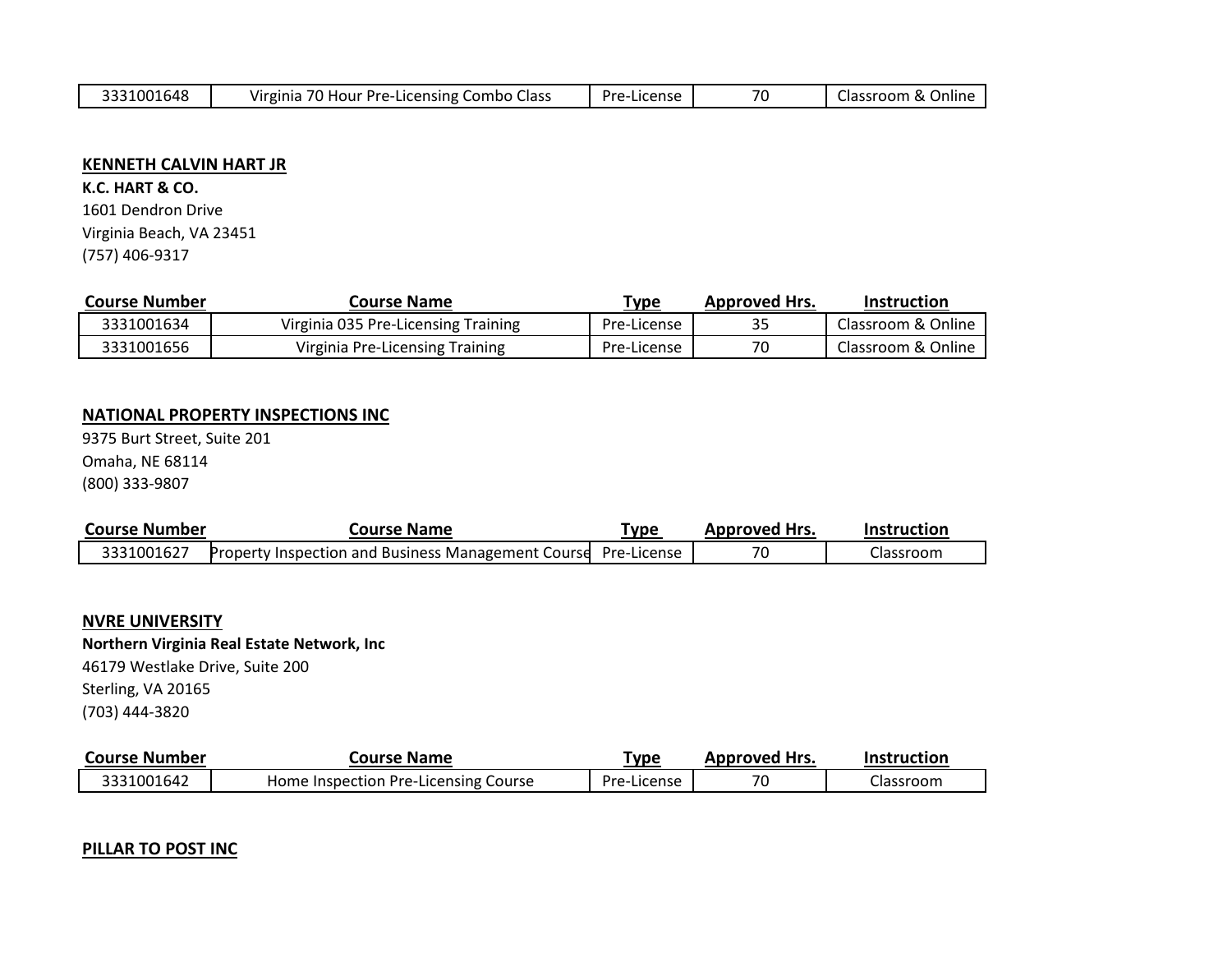Toronto, ON M9C 5K6 (416) 620-3563 5399 Eglinton Avenue West, Suite 110

| <b>Course Number</b> | <b>Course Name</b>                     | <u> Type</u> | <b>Approved Hrs.</b> | <b>Instruction</b> |
|----------------------|----------------------------------------|--------------|----------------------|--------------------|
| 3331001628           | Pillar to Post Home Inspector Training | Pre-License  | 70                   | Classroom & Online |

#### **SEAN ZOBAA**

#### **GREEN TRAINING USA**

7641 Huntmaster Lane Mclean, VA 22102 (678) 381-8513

| <b>Course Number</b> | <b>Course Name</b>                     | туре                     | <b>Approved Hrs.</b> | <b>Instruction</b> |
|----------------------|----------------------------------------|--------------------------|----------------------|--------------------|
| 3331001721           | <b>BPI Building Science Principles</b> | CDE<br><b>NRS</b><br>◡ └ |                      | Online             |

#### **VIRGINIA BUILDING AND CODE OFFICIALS ASSOCIATION**

(804) 523-8524 13 East Franklin Street Richmond, VA 23219

| <b>Course Number</b> | Course Name                             | Type                | <b>Approved Hrs.</b> | <b>Instruction</b> |
|----------------------|-----------------------------------------|---------------------|----------------------|--------------------|
|                      | <b>VBCOA New Residential Structures</b> |                     |                      |                    |
| 3331001638           | for Home Inspectors                     | <b>NRS Training</b> |                      | Classroom          |
|                      | <b>VBCOA New Residential Structures</b> |                     |                      |                    |
| 3331001673           | for Home Inspectors CPE Module          | <b>NRS CPE</b>      | Δ                    | Classroom          |

## **VIRGINIA HOME INSPECTION TRAINING LLC**

13541 East Boundary Road, Suite 100 Midlothian, VA 23112 (804) 615-7730